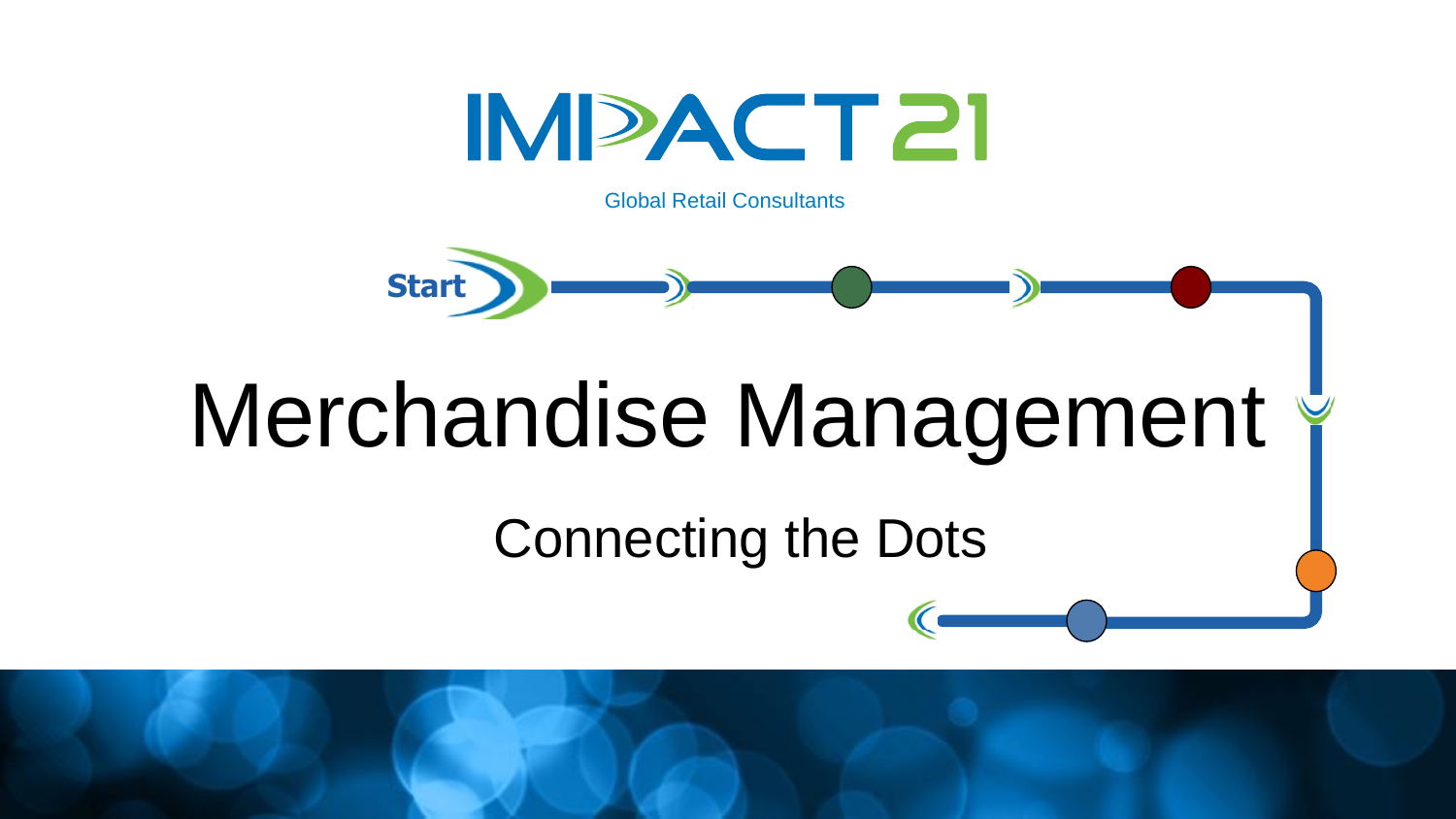## End to End Process

Outlines the critical processes required for retail management

Provides a detailed roadmap of a progressive workflow

Establishes a solid foundation before moving forward to the next steps



*Impact 21's Proprietary 13-Step Process*

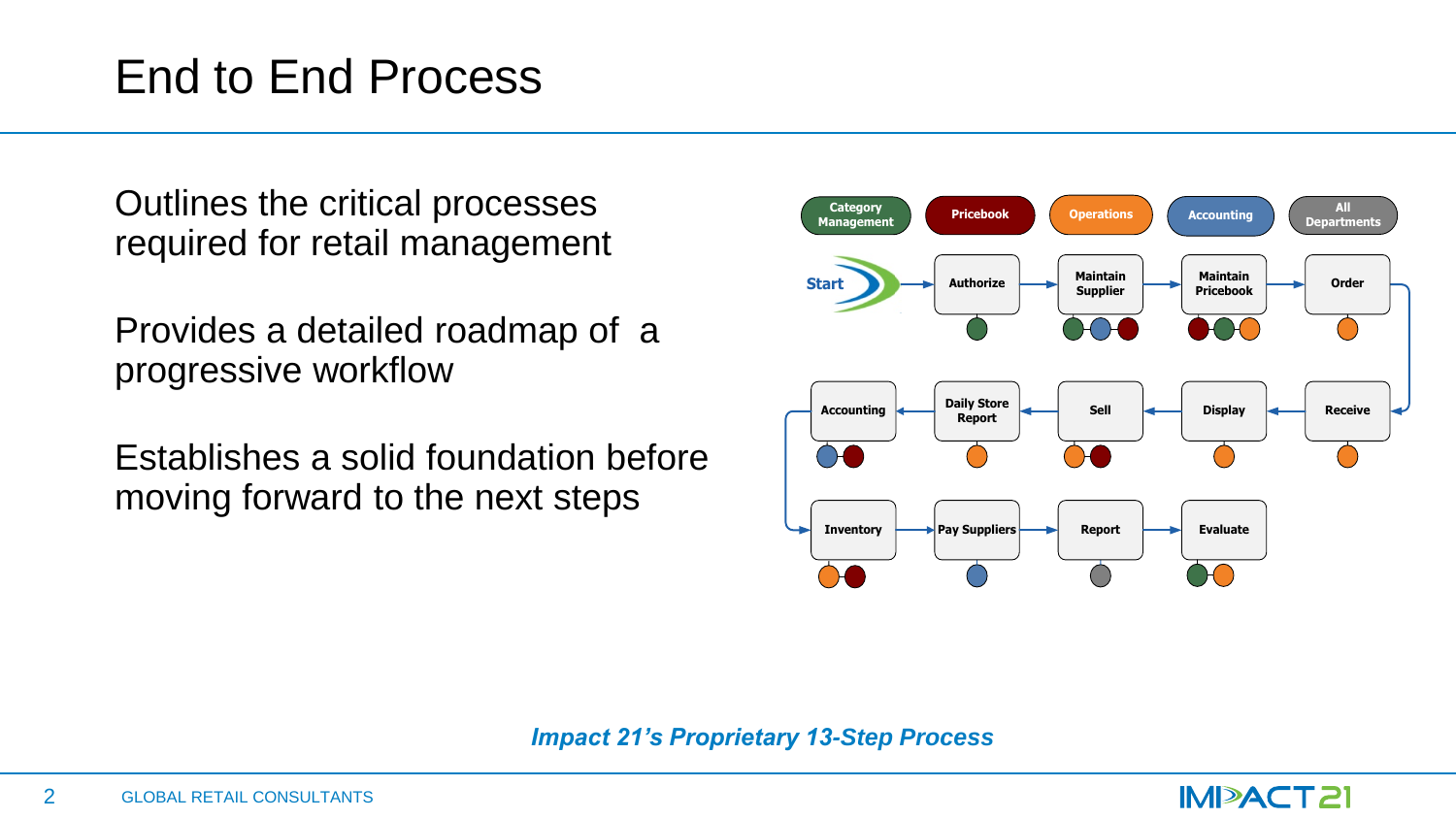## Connecting the Dots Model

### **Considers**

- All classes of trade
- Corporate & Store level roles
- Business functions and processes

### Progresses through the life cycle

- One item
- One store
- One invoice
- One day

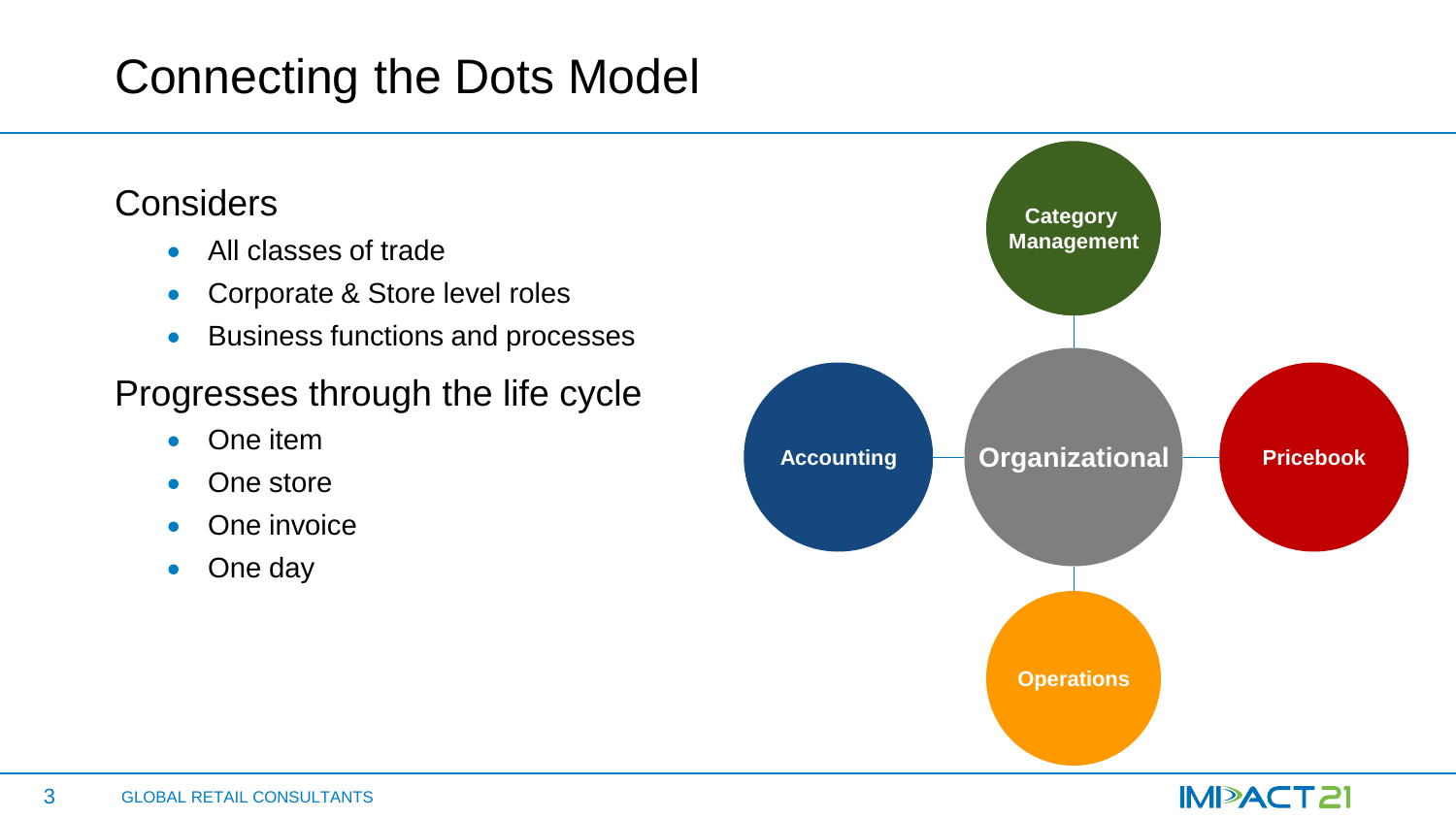## Core End to End Process Accountabilities

Strong merchandise management requires cross-functional responsibility and accountability

All key functions play an important role

The ultimate goal is to ensure that customers get the best products, at the right price, delivered at the right time – every time!

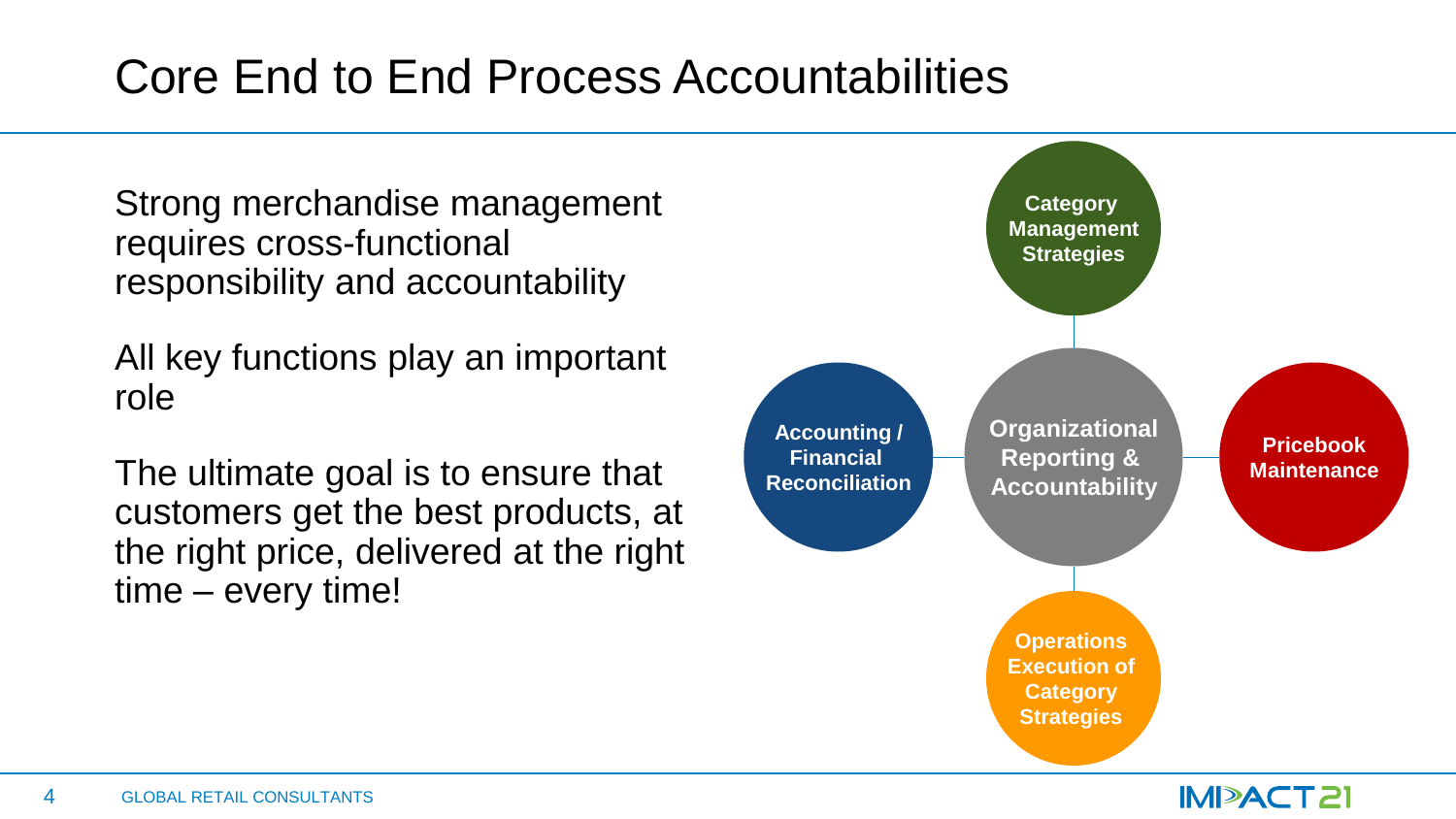## Category Management & Pricebook Process

The first three steps focus on category management and pricebook processes

These activities assist you in making the following key decisions

- What items to bring into your store
- Which suppliers to purchase them from
- How to properly maintain Pricebook to support future steps

#### **Category Management and Pricebook Accountability**



*Streamlining and executing early processes bring great benefits*

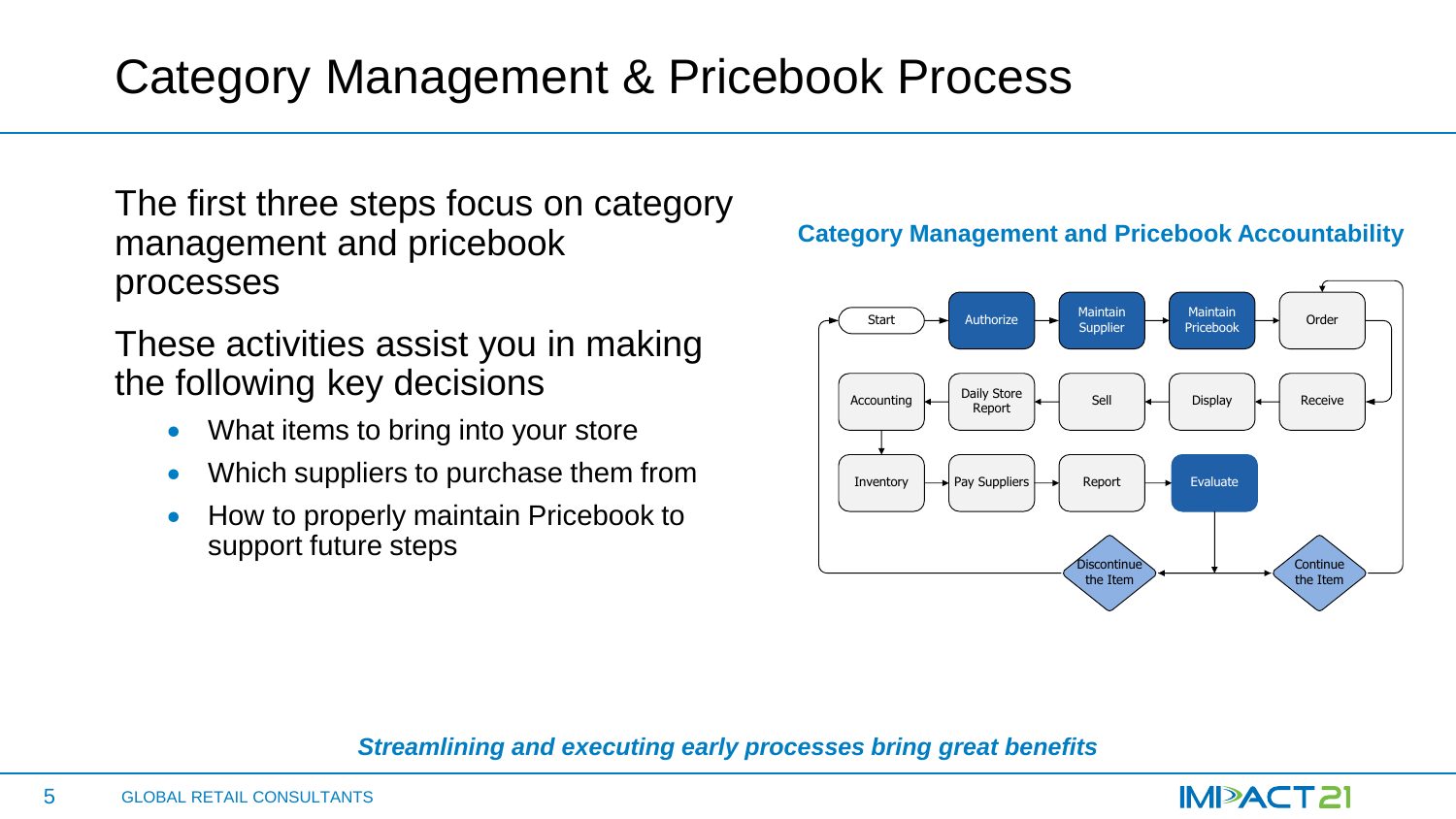## Operational Execution of Category Strategies

Items will scan properly at the Point of Sale, which is critical to meeting customer expectations

The Daily Store Report process will be accurate and useful to

- Review and reconcile the day
- Run loss-prevention reports
- Monitor sales trends and inventory variances

Inventory includes adjusting book values to true it up on a defined schedule

#### **Operational Accountability**



*Operational accountability consists of six important steps requiring discipline and integrity*

### **IMPACT21**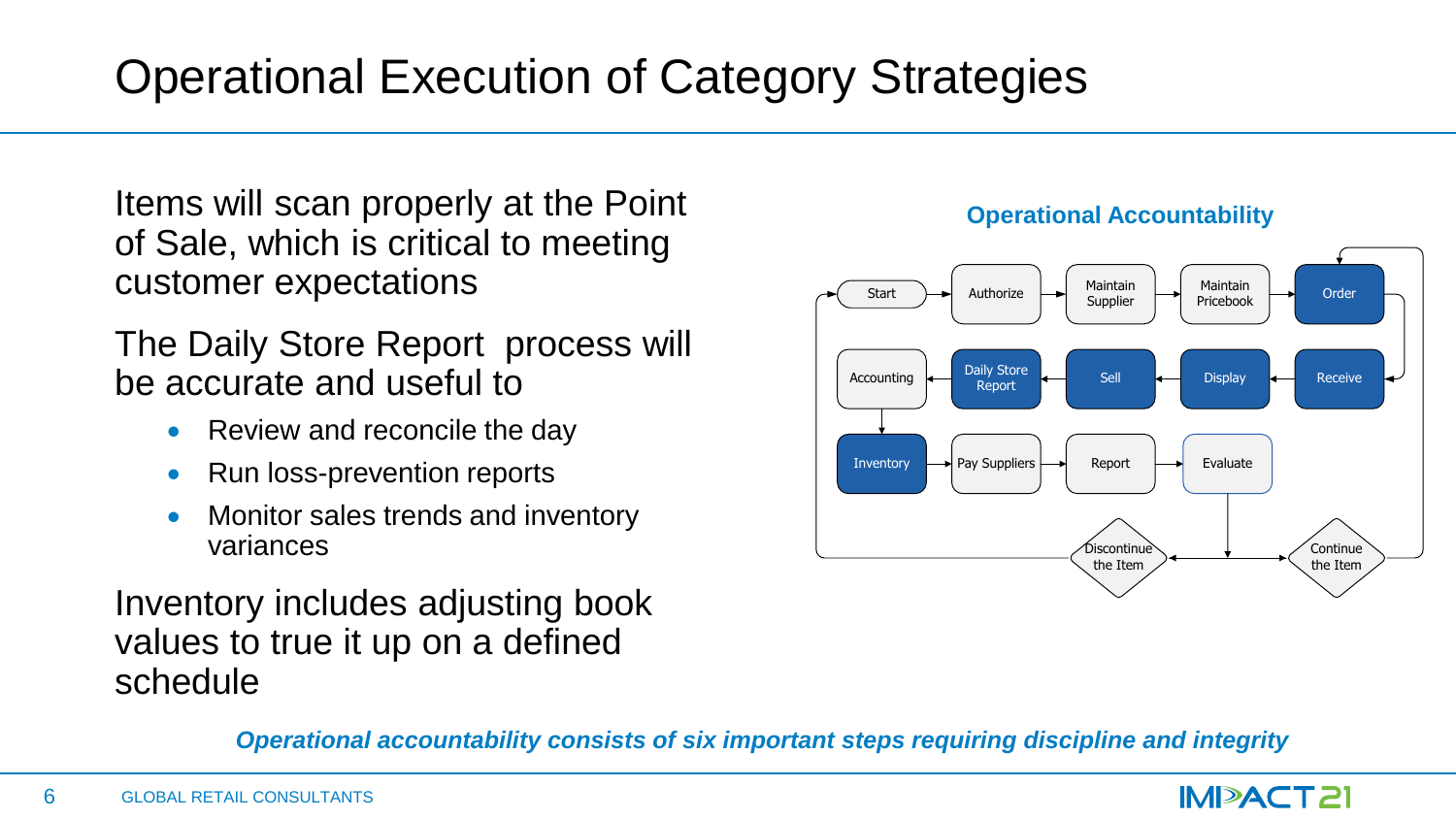## Accounting & Financial Reconciliation

### Reconciliation to the Daily Store Report will provide

• Accurate records to export or post to your accounting system for timely financial reporting

### Supplier payments will be processed according to payment terms

- Reduce cost or item discrepancies
- Track credit request credits for damaged or missing items
- Receive early pay discounts, when available



#### **Accounting and Financial Accountability**

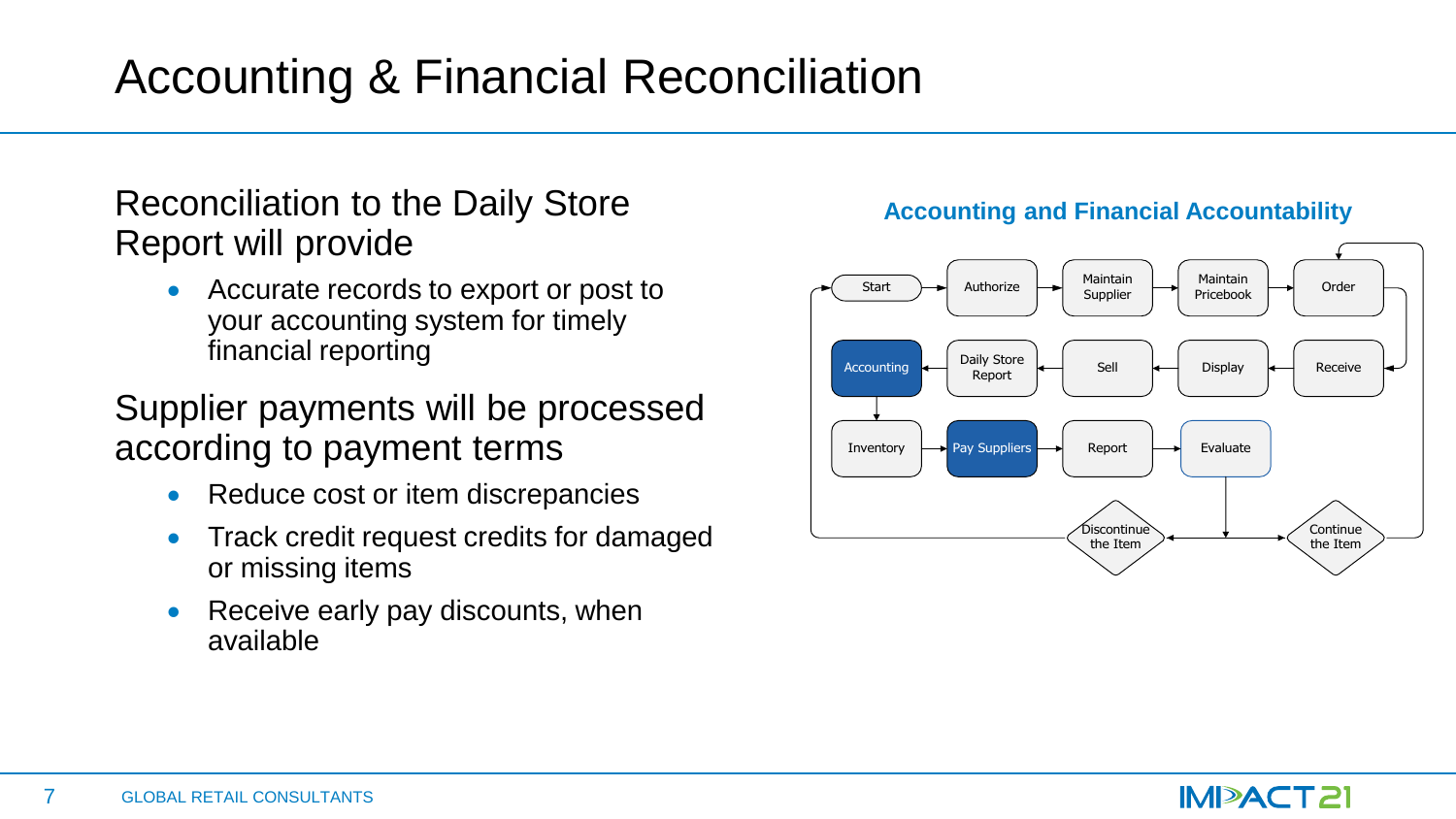Having accurate and timely information allows you to make informed business decisions

Putting performance metrics and exception reporting in place will bring accountability across the organization

Managing exceptions for ordering, receiving, selling, and reconciliation will bring data integrity

#### **Organizational Accountability**



*Proper execution of all of the Merchandise Management processes determines the integrity of the data available for reporting*